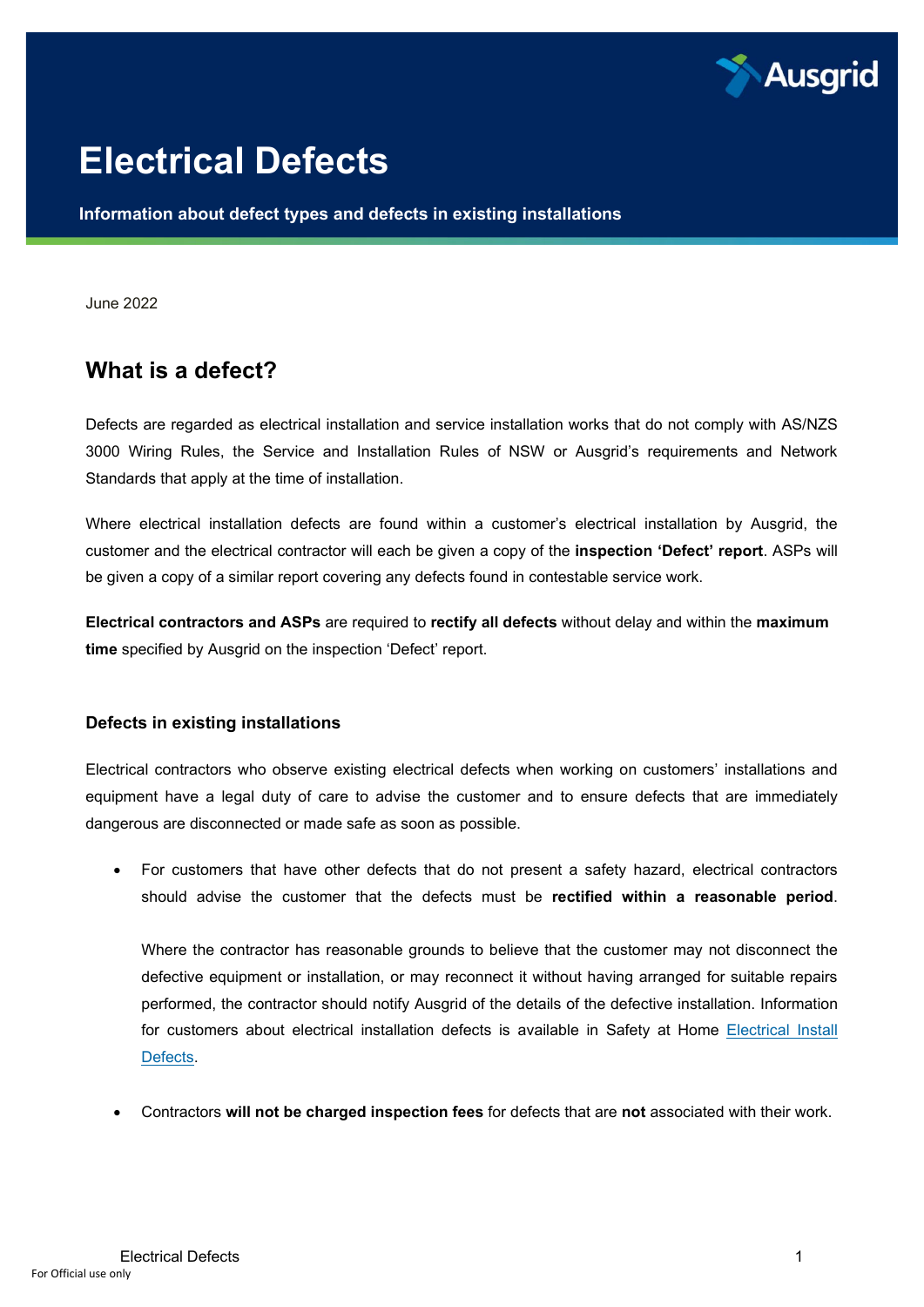# **Major defects**

Major defects are defects that Ausgrid considers present a high risk safety hazard to life, health or property. Electrical installation and service work containing major defects must not be connected to the network.

- If major defects are encountered during an inspection, the inspecting officer may **isolate and appropriately label** the section of the installation containing the major defect if possible. If this is not possible, the entire electricity supply to the installation or the service line may need to be disconnected.
- Disconnection of the complete installation will only be carried out as a last resort if the situation cannot be made safe by other means. Any work carried out by Ausgrid in these situations to make them safe will be temporary and must be rectified by the installing electrical contractor or ASP.
- A new notification form (and/or a [Certificate of Compliance for electrical work](https://www.fairtrading.nsw.gov.au/trades-and-businesses/construction-and-trade-essentials/electricians/electrical-compliance-requirements) (CCEW) or [Notification](https://services.ausgrid.com.au/NOSW)  [of Service Work](https://services.ausgrid.com.au/NOSW) (NOSW) must be submitted notifying Ausgrid that defects have been rectified.
- During an inspection, if an electrical appliance, fitting or apparatus is found to present a **high risk safety hazard to life, health or property**, the equipment will be **disconnected** and a label attached indicating that the equipment is considered to be dangerous and must not be used until it is repaired.
- **Ausgrid is required to ensure defective electrical installation and contestable work defects are rectified.** It is illegal for a person to use any electrical installation or equipment which has been disconnected by Ausgrid due to defects until the defects have been rectified and Ausgrid notified.

#### **What are major defects?**

The following are considered major defects:

#### **Exposed live parts**

- 1. **Exposed LIVE terminals** on equipment that are accessible by unauthorised persons, without the use of a tool or key. This does not include vacant lampholders and fuse bases.
- 2. **Exposed conductors** of unterminated or damaged cables, which can be energised by the operation of a switch, circuit breaker or insertion of a fuse. This includes cables with open circuits, which cannot be readily located.
- 3. **Bare aerial conductors** in accessible positions without the use of a ladder.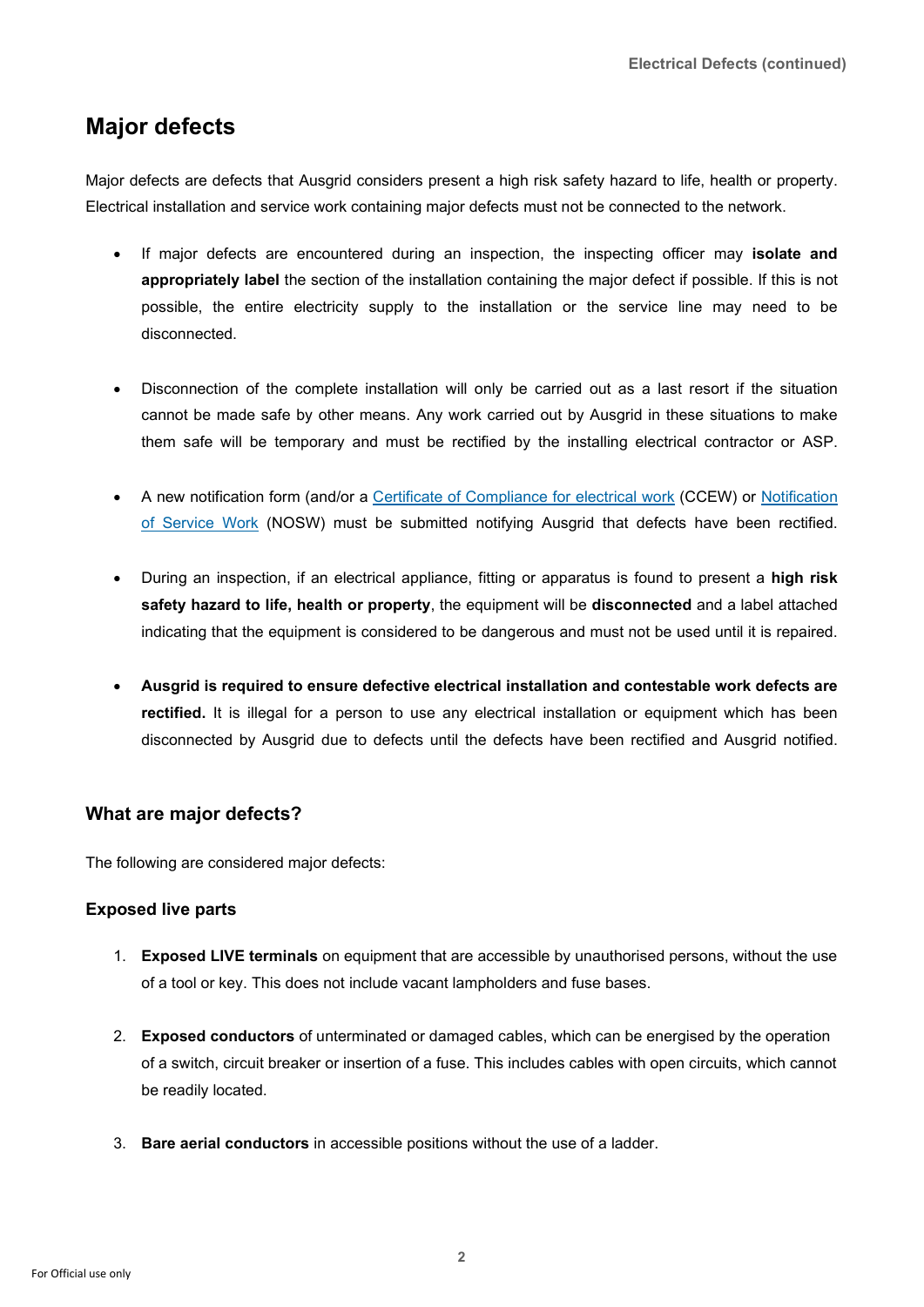#### **Earthing system**

- 1. **Open circuit or high resistance** from any point on the installation that is required to be earthed to the neutral conductor of the supply system.
- 2. **Unearthed exposed metal**, which is in an earthed situation.

#### **Insulation resistance**

- 1. **Insulation resistance less than 1 Mega Ohm** between the **circuit conductors** and between circuit conductors and **earth** on new circuits and 250,000 Ohms on other circuits (no appliances connected).
- 2. **Insulation resistance less than 10,000 Ohms between live parts and earthed parts** of appliances which incorporates a heating element.
- 3. **Insulation resistance less than 1 Mega Ohm on other low voltage equipment**.

**Note:** Service mains require higher insulation resistance properties than above and are called out within Ausgrid Network Standards. The minimum safety requirement for insulation resistance between live conductors and earth is 1 Mega Ohm as per the current version of AS/NZS 3000 Wiring Rules.

#### **Overloaded equipment**

- 1. **Socket outlets, switches, switchboard equipment, cables and accessories operating in excess of 125% of current rating.** The current rating is determined by the maximum demand of the portion of installation or equipment supplied by the protective device, cable or accessory.
- 2. **Appliances and cables**, which may **overheat** to such an extent that **serious damage or fire** could be expected to occur or has occurred.

#### **Overcurrent protection**

No **overcurrent (or RCD) device** provided where required.

#### **Polarity**

1. **Incorrect connection of active, neutral and earthing conductors** at socket outlets, lampholders, switchboard equipment and appliances.